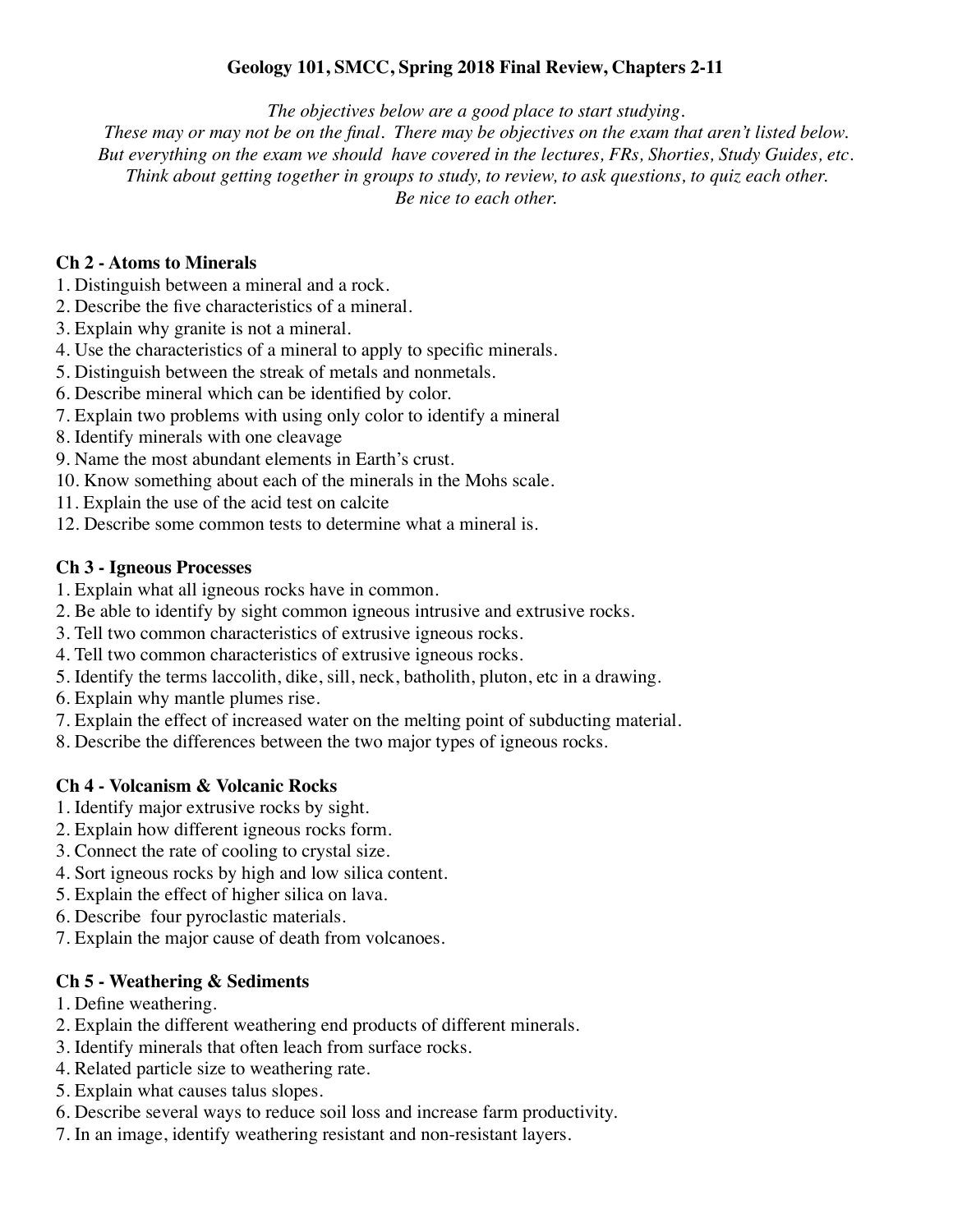# **Ch 6 - Sediments and Rocks**

- 1. Identify common characteristics of sedimentary rocks.
- 2. Explain how and where sedimentary rocks form.
- 3. Explain how quickly sedimentary rocks from.
- 4. Describe differences between the surface geology of southern and northern AZ.
- 5. List and describe the three types of sedimentary rocks.
- 6. Include 2 rocks in each type of sedimentary rock.
- 7. Explain the formation of evaporites and name 2 common evaporites.
- 8. Explain how cross bedded sandstone forms.
- 9. Place conglomerate, sandstone, siltstone and shale in their proper order.
- 10. Describe the cements that hold clastic sedimentary rocks.
- 12. Identify one sedimentary rocks that needs no cement.
- 12. List several features that occur only in sedimentary rocks.
- 13. Describe the formation and characteristics of coal from peat to anthracite.
- 14. Describe the importance of sedimentary rocks to earth history.
- 15. Describe how we use sedimentary rocks.

## **Ch 7 Metamorphism**

- 1. Explain how metamorphic rocks form.
- 2. List several rocks and their metamorphic equivalent.
- 3. Differentiate between a metamorphic rock and its parent rock.
- 4. Describe the two major types of metamorphic rock.
- 5. Put different metamorphic rocks in the correct type.
- 6. Identify how metamorphic rocks are used by humans.
- 7. List one common foliated metamorphic rock sequence.
- 8. Explain how foliation is formed.
- 9. Explain why quartz and marble don't have foliations.

## **Ch 8 - Time & Geology**

- 1. Differentiate between relative and absolute age.
- 2. Given a diagram, use Superposition, Original Horizontality, Included Fragments, Cross-Cutting
- Relationships, etc to determine the relative age of rocks and what happened to create the formation.
- 3. Describe the importance of unconformities.
- 4. Explain the importance of correlation.z
- 5. List 3 pieces of evidence for distant continents once being connected.
- 6. Describe the rate of plate movement.
- 7. Differentiate between the rocks that form continents and those that form the sea floor.
- 8. Explain what is required form a fossil.
- 9. Explain what makes a good index fossil.

## **Ch 9 - Mass Wasting**

- 1. Define mass wasting.
- 2. List several types of mass wasting from slow to fast.
- 3. List the cause of all mass wasting.
- 4. Tell how to reduce the likelihood of mass wasting.
- 5. Define the angle of response and explain what it is for sand.
- 6. Explain the impact on the angle of repose of adding water to sand.
- 7. Identify three characteristics of an area affected by creep.